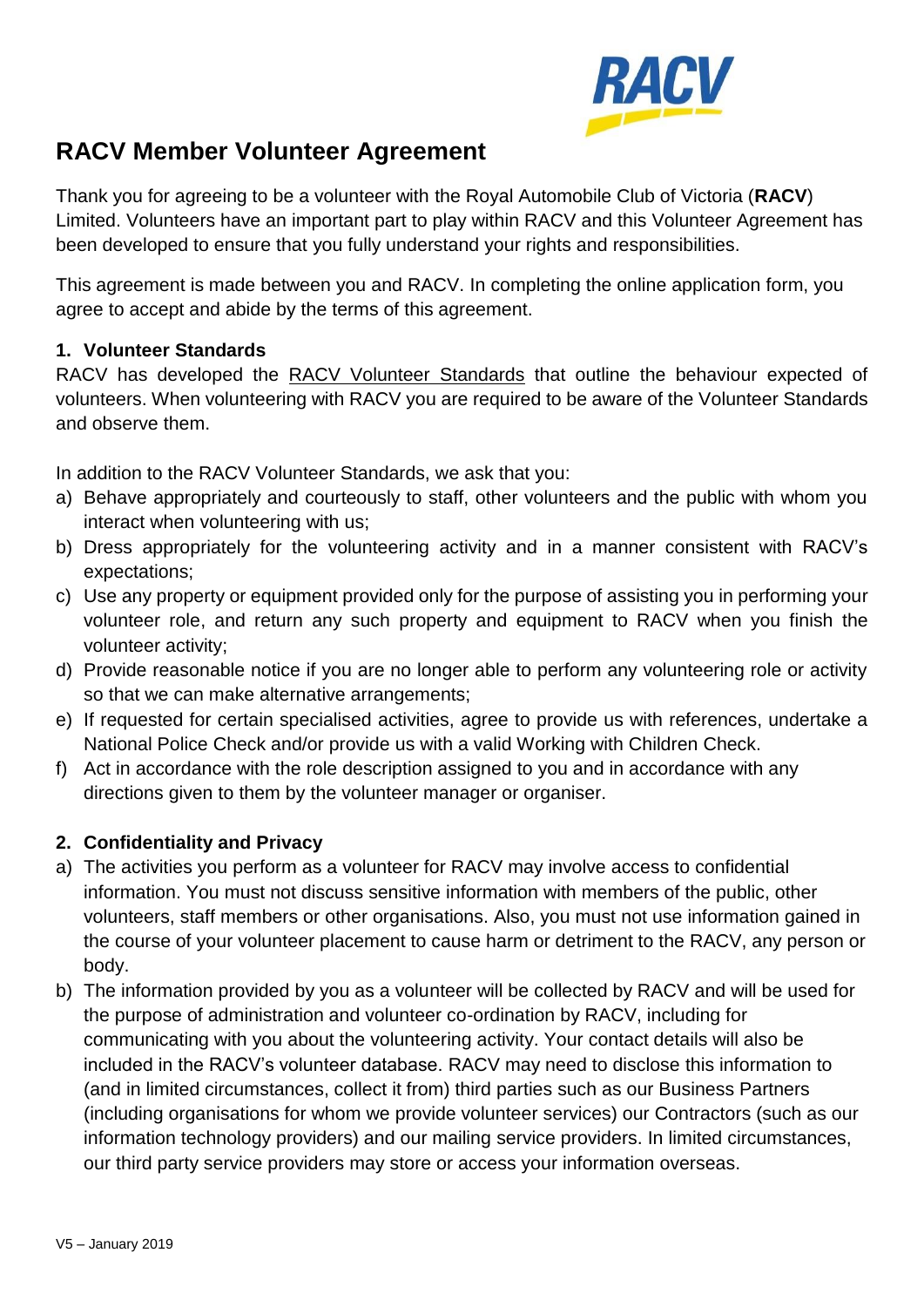- c) RACV may also use your personal information to notify you about other products, services and special offers. You can request not to receive this material by contacting the RACV MemberLine on 13 RACV.
- d) Your privacy is important to RACV. We will always act to protect your personal information and we are careful about how and when your information is collected, used and disclosed. If you would like further information about how RACV complies with its obligations under the Privacy Act 1988 (Cth), or if you want to find out how to:
	- a. request access to the information that RACV holds about you;
	- b. seek the correction of such information; or
	- c. complain about a breach of your privacy,

You can obtain a copy of the RACV Privacy Charter online at racv.com.au, from any RACV shop or by calling the RACV MemberLine on 13RACV.

e) As a volunteer, you consent to the publication and/or use in any form of media whatsoever of your name, image, statements or persona in any context pertaining to the volunteer activity or otherwise during or after you perform your volunteering role, whether for advertising, promotions or otherwise for no fee or remuneration.

## **3. Payment and Relationship with RACV**

- a) The volunteer work you do is unpaid and you acknowledge that you have not become a volunteer of RACV with the expectation of financial reward.
- b) You acknowledge that the relationship between you and RACV is as a volunteer. You are not an employee of RACV and there is no intention to create an employment relationship between you and RACV now or at any time in the future. You are not entitled to a salary or other benefits or entitlements associated with employment.
- c) As a volunteer, you have no authority to act on behalf of RACV. You need to seek prior written approval from an appropriately authorised person before creating any financial or other obligations on behalf of RACV.

#### **4. Health and safety**

- a) You must be safe and responsible at all times and must comply with all safety policies, procedures and directions notified by RACV. You acknowledge that you may need to be physically able to volunteer for certain activities and you represent that you have not been advised otherwise by a qualified medical practitioner. If you become aware of any medical condition or impairment that will be detrimental to your health if you volunteer, or are otherwise sick or injured prior to the volunteer activity, you should notify RACV.
- b) You consent to receive medical treatment that may be deemed advisable in the event of injury, accident and/or illness during any volunteer activity.

## **5. Release and indemnity:**

You acknowledge that (to the extent permitted by law) you volunteer at your own risk, and in consideration of and as a condition of acceptance of your application to be a volunteer you agree:

a) to release (to the extent permitted by law) RACV and each of its agents, affiliates, employees, members and promoters ("those indemnified") from all and any claims, demands or proceedings arising out of or in connection with your performance of tasks (or failure to perform tasks or to perform tasks adequately) as a volunteer; and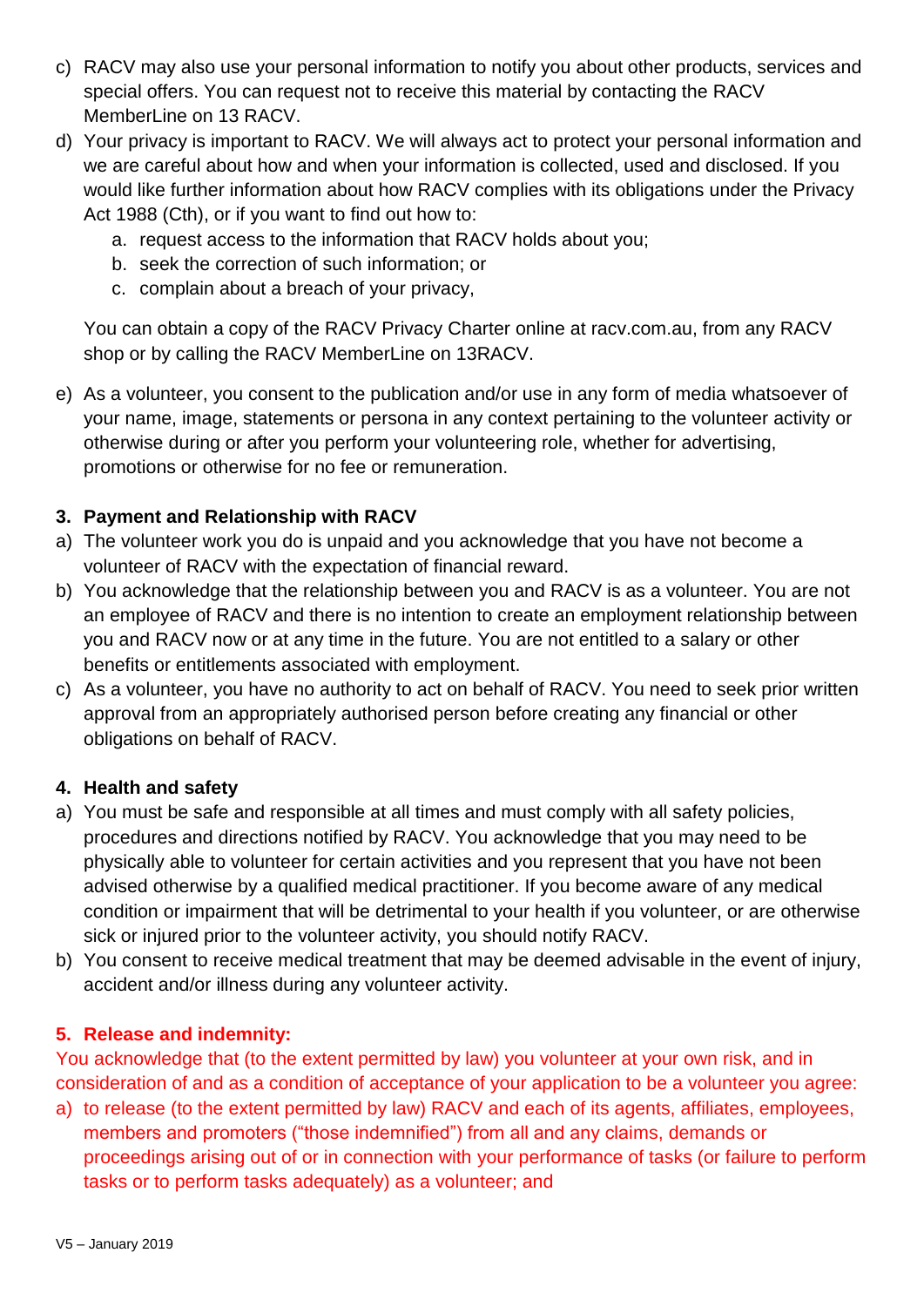- b) to indemnify those indemnified and to keep them indemnified against all liability for all injury, loss or damage arising out of or in connection with your performance of tasks (or failure to perform tasks or to perform tasks adequately) as a volunteer, to the extent that:
	- i. you acted other than in good faith;
	- ii. you knew, or ought reasonably to have known, that at the relevant time you were acting outside the scope of the work organised by RACV; or contrary to any instructions given by RACV; or
	- iii. your ability to act in a proper manner was, at the relevant time, significantly impaired by alcohol or drugs.

This release and indemnity continues forever and binds each volunteer's heirs, successors, executors, administrators, personal representatives and assigns.

#### **6. Intellectual property**

As a volunteer, you agree to transfer all intellectual property rights and interests (including copyright) in any materials produced during the period of engagement as a volunteer to RACV upon submission. You consent to our use of such creations and agree not to bring any claim for infringement of your moral rights in respect of that use.

#### **7. Induction briefing**

Upon commencement of your volunteer role, you will receive an induction and training session relevant to the volunteer work you will undertake. Details of the induction and training sessions will be posted on the RACV website and attendance at this session is mandatory.

#### **8. Contact person**

RACV undertakes to explain the standards we expect for our services and encourage and support you to achieve and maintain them. We will provide you with appropriate support and guidance and there will be a specific staff member or volunteer manager who will meet with you, as required to discuss your volunteering role and any successes and issues.

#### **9. Ending your volunteer arrangement**

Either you or RACV may, at any time and for any reason whatsoever, terminate your volunteer arrangement. In the event you do not wish to continue with your volunteer arrangement, we ask that you let us know in writing.

#### **10.Volunteering Australia National Standards**

Please refer to the National Standards from Volunteering Australia for further information regarding your rights and responsibilities as a volunteer, see here for further details [http://www.volunteeringaustralia.org/wp-content/uploads/National-Standards-Document-](http://www.volunteeringaustralia.org/wp-content/uploads/National-Standards-Document-FINAL_Web.pdf)[FINAL\\_Web.pdf](http://www.volunteeringaustralia.org/wp-content/uploads/National-Standards-Document-FINAL_Web.pdf)

We appreciate you volunteering your time and skills with us and we will do our best to make your volunteering experience with us enjoyable and rewarding.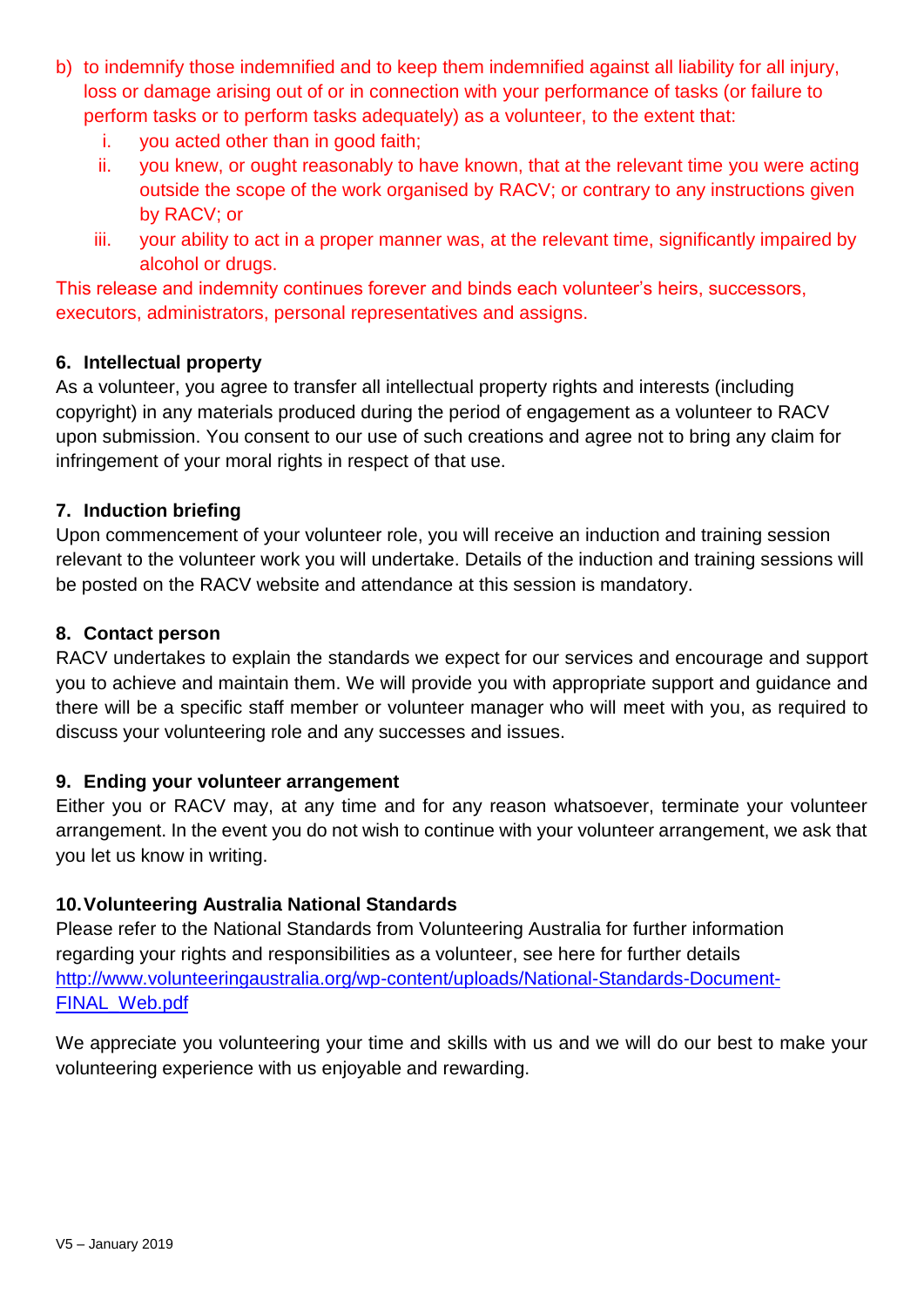

# **RACV Volunteer Standards**

The following standards are designed to provide a safe and efficient working environment for everyone. Accepting and following these standards is a condition of your Volunteer Agreement with RACV.

| <b>Punctuality</b>            | Arrive at work and return from your breaks on time.           |
|-------------------------------|---------------------------------------------------------------|
|                               | Please phone the office on (03) 9790 2995 or nominated        |
|                               | phone number if you are running late for whatever             |
|                               | reason.                                                       |
| <b>Dress standards</b>        | Your appearance is to be clean and neat. Where a              |
|                               | uniform is provided by RACV it must be worn at all times      |
|                               | as required. Where a uniform is not required, we ask that     |
|                               | you do not wear clothing which may cause offense e.g.         |
|                               | profanity, nudity, offensive gestures or suggestive           |
|                               | cartoons.                                                     |
| <b>Personal Protective</b>    | Wear safety clothing and use safety equipment (e.g.           |
| <b>Equipment</b>              | protective gloves, glasses) as instructed at all times.       |
|                               |                                                               |
| <b>Requirements</b>           |                                                               |
| <b>Behaviour</b>              | Behave courteously and professionally towards RACV            |
|                               | members, suppliers, RACV employees, fellow volunteers         |
|                               | and the general public. Carry out instructions given to you   |
|                               | in a friendly and co-operative manner.                        |
| <b>Honesty and</b>            | Honesty and integrity when dealing with RACV members,         |
| integrity                     | suppliers, RACV employees, fellow volunteers and the          |
|                               | general public is expected at all times. It is important that |
|                               | RACV business, member and employee related matters            |
|                               | are treated confidentially.                                   |
| <b>Safety</b>                 | You are expected to carry out your work in a safe and         |
|                               | responsible manner. Observe and follow all safety             |
|                               | practices at all times. Take care of your own safety and      |
|                               | the safety of others affected by your actions. Report         |
|                               | anything that is unsafe to the volunteer manager or           |
|                               | RACV representative.                                          |
| <b>First aid and injuries</b> | If you need first aid treatment or have been injured in any   |
|                               | way report it to your volunteer manager immediately.          |
| <b>Fire and emergency</b>     | If there is a fire or another emergency on site, notify one   |
| evacuation                    | of the fire wardens or volunteer manager immediately.         |
|                               | Remain calm and follow their instructions. These may          |
|                               |                                                               |
|                               | include assisting people on site to evacuate to the           |
|                               | emergency assembly area.                                      |
| Injuries, incidents           | Any accidents, incidents, injuries, "near misses", dangers    |
| and hazards                   | and hazards are to be reported to the volunteer manager       |
|                               | immediately.                                                  |
| Notice if no longer           | Please telephone the office on (03) 9790 2995 or              |
| available to                  | nominated phone number as soon as you know that you           |
| volunteer                     | can't attend your volunteer opportunity.                      |